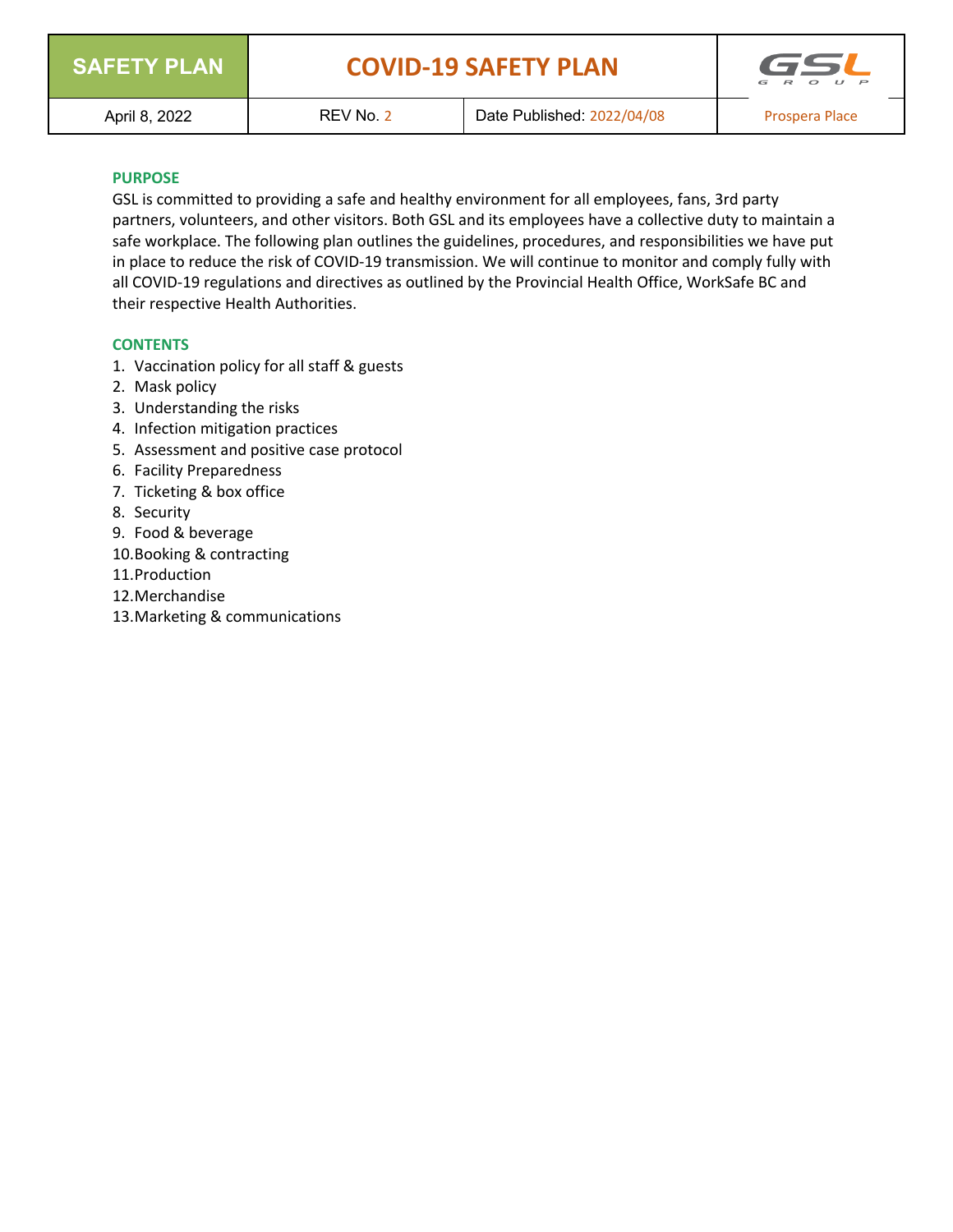

#### **1. VACCINATION POLICY FOR ALL STAFF & GUESTS**

• Guests will no longer have to provide Proof of Vaccination, in adherence with updated B.C. provincial guidelines. This is effective as of April 8, 2022

BC Proof of Vaccination: https://www2.gov.bc.ca/gov/content/covid-19/vaccine/proof

#### **2. MASK POLICY**

- Guests in attendance no longer have to wear masks in adherence with the new B.C. provincial guidelines. Face coverings are optional when attending games, concerts, shows, and other events at Prospera Place
- Please note that for the Kelowna Rockets, Media will still be required to wear a mask while interviewing players or coaches. Security, volunteers, and any staff (Kelowna Rockets & Prospera Place) that are in close contact with players will be required to have their masks on anytime they are near the players. Once the teams are on the ice, they can remove their masks if they wish

BC Masking Requirements: https://www2.gov.bc.ca/gov/content/covid-19/info/restrictions#masks

## **3. UNDERSTANDING THE RISKS**

- COVID-19 spreads in several ways, including through droplets when a person coughs or sneezes, and from touching contaminated surfaces before touching the face
- The risk of person-to-person transmission increases the closer you come to other people, the amount of time you spend near them, and the number of people you come near. Physical distancing measures help mitigate this risk
- The risk of surface transmission increases when many people contact the same surface, and when those contacts happen in short intervals of time. Effective cleaning and hygiene practices help mitigate this risk

#### **4. INFECTION MITIGATION PRACTICES**

- Social Distancing
	- $\circ$  While not enforced, everyone is encouraged to maintain at least six feet (about two meters) distance from people who exist outside of their households or social circles. For staff, where a task cannot be accomplished alone, workers can limit their exposure by forming a "work team" in which people routinely work together, but they keep their distance from everyone else
- Hand Washing
	- $\circ$  Frequent hand washing with soap is vital to help combat the spread of any virus. When a sink is available, individuals should wash their hands for twenty seconds at least every 60 minutes, and dry thoroughly with a disposable towel or dryer. As a backup, use sanitizer containing at least 60% ethanol or 70% isopropanol when a sink is not available. Individuals must also wash their hands before and after entering the building, after using the restroom, sneezing, touching their face, blowing their nose, cleaning, sweeping, mopping, smoking, eating, or drinking
- Gloves
	- $\circ$  Gloves are not a substitute for regular hand washing. Gloves made of vinyl or similar nonabsorbent material that allows fine motor function without possibility of contaminating the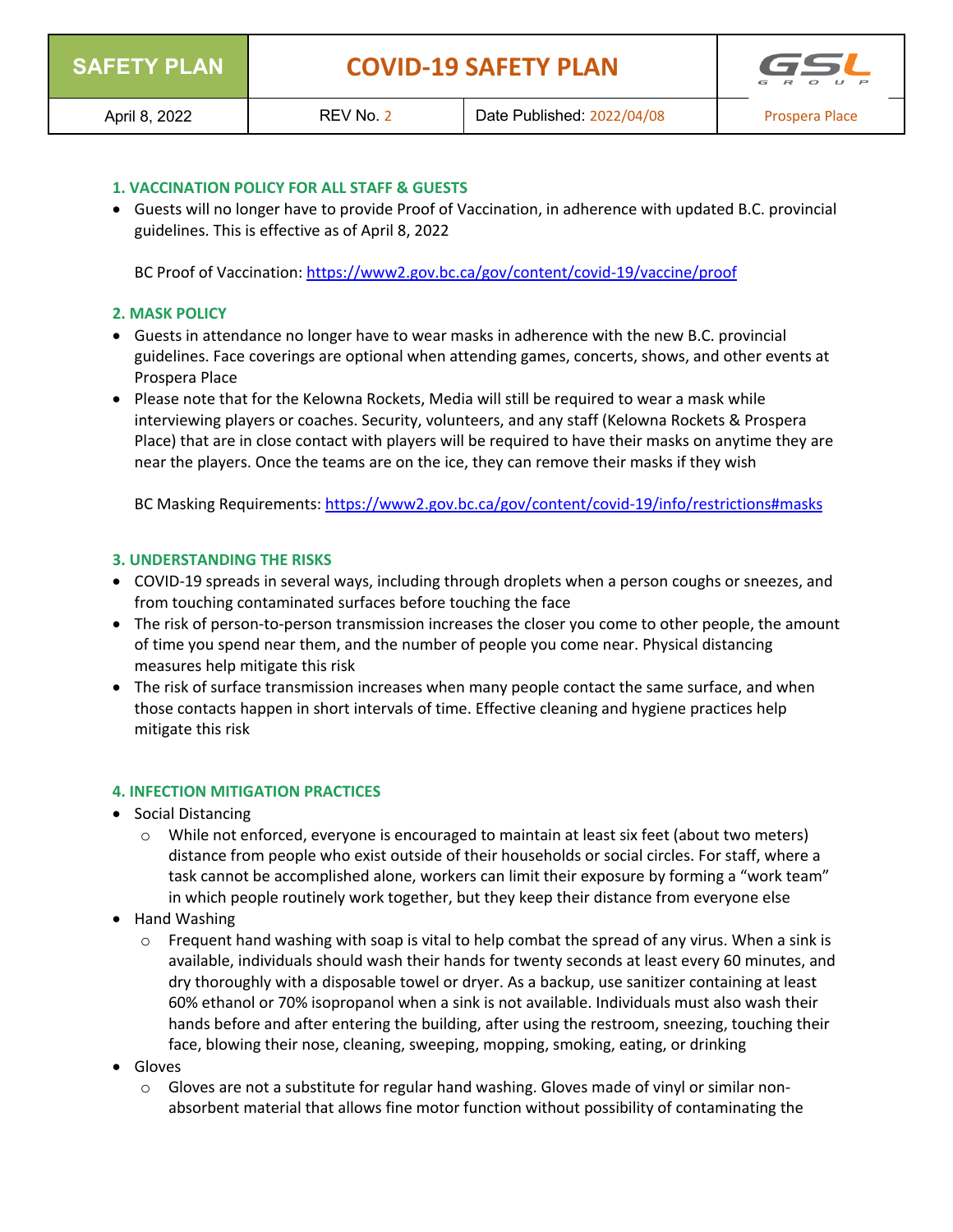| <b>SAFETY PLAN</b> | <b>COVID-19 SAFETY PLAN</b> |                            | GSL<br>R O U P |
|--------------------|-----------------------------|----------------------------|----------------|
| April 8, 2022      | REV No. 2                   | Date Published: 2022/04/08 | Prospera Place |

wearer's hands should be worn handling food, when coming into contact with patrons (ie security as required), and when using cleaning products.

- Cough and Sneeze Etiquette
	- $\circ$  Cover your cough or sneeze with a tissue, or an elbow or shoulder if no tissue is available, followed by thorough handwashing
- Sanitizing Provisions
	- $\circ$  Sanitizer stations have been placed throughout the venue including, but not limited to, entry, exit, concessions, and washrooms
	- $\circ$  Sanitizing wipes and/or spray bottles of disinfectant with single-use paper towels will be provided in all areas where shared equipment is kept

# **5. ASSESSMENT AND POSITIVE CASE PROTOCOL**

- All staff at the venue, must self-monitor daily for symptoms. Each person has a duty to report COVID-19 related symptoms to their supervisor to protect the health and wellbeing of all at the venue by staying home as appropriate
- At-home instructions for anyone with COVID-19 symptoms:
	- o Notify your supervisor
	- $\circ$  Self-isolate for a minimum of 5 days from the time symptoms began, returning to work only when related symptoms are gone
	- $\circ$  Anyone who lives in the same house as someone with a confirmed case of COVID-19 must selfisolate until all members of the household are symptom-free

#### **6. FACILITY PREPAREDNESS**

- Maintenance System:
	- $\circ$  Complete systems check of all equipment and safety systems, including cleaning and premium HVAC filters
- Seating:
	- $\circ$  Reserved seating will be allocated based on current local capacity regulations
	- $\circ$  In a general admission environment, we will use stanchions, floor markings, and/or barriers to provide as much safe space as possible for patrons. Special attention will be paid to ensuring measures adhere to all fire codes
- Water Fountains:
	- o Although COVID-19 is not transferred via water, water fountains run a high contact risk and as such are disabled
	- $\circ$  Bottle filling stations in the dressing rooms are included in the regular cleaning process with food safe antibacterial spray. Anyone using these stations are asked to use a freshly cleaned bottle each time
- Space Creation:
	- $\circ$  Floor space in hallways & high traffic areas are increased with the removal of unnecessary furniture, materials, equipment, and merchandise displays
- Suites:
	- $\circ$  Only spectators with tickets for a specific suite will be permitted in a suite
	- o All suites are provided with a hand sanitizer and/or wash station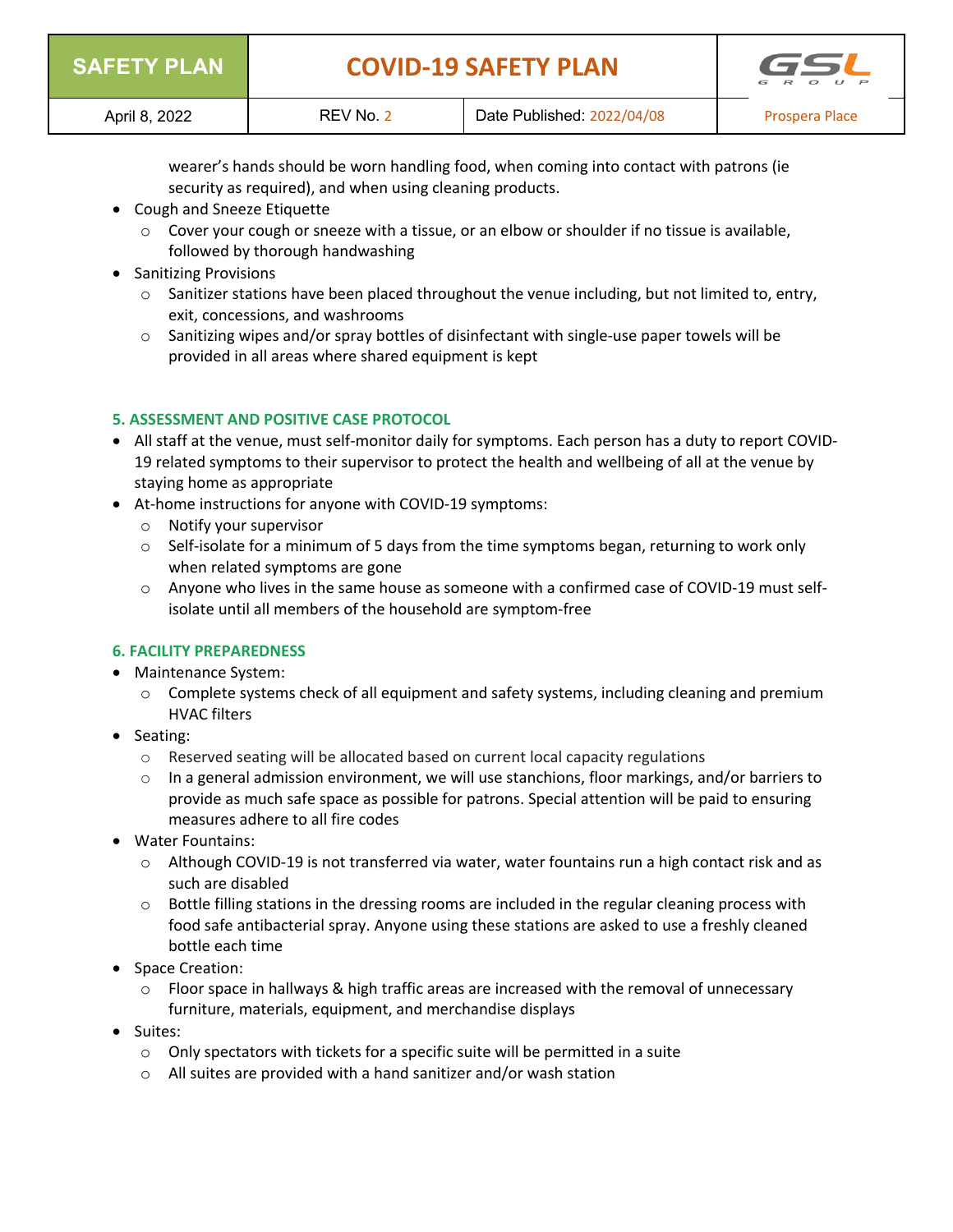|  | <b>SAFETY PLAN</b> |  |  |  |  |
|--|--------------------|--|--|--|--|
|--|--------------------|--|--|--|--|



- Elevators:
	- $\circ$  Panels and buttons are routinely disinfected as part of the increased sanitization protocol
- Smoking:
	- o Venues are non-smoking and there is a no re-entry policy in effect
- Displays:
	- o Spectator interactive displays are not permitted
- Signage:
	- o Both educational and procedural COVID-19 signage has been installed throughout the venue
- Traffic flow:
	- o Areas where crowding and bottlenecks have been identified (ie, lobby, concourse areas & restrooms). Signage, crowd management, and/or physical barriers are utilized to discourage gatherings
- Cleaning:
	- $\circ$  All cleaning staff have been trained and educated on new protocols with appropriate equipment, supplies, and PPE. Nitrile gloves are mandatory when cleaning or disinfecting with strong chemicals and will be provided
	- $\circ$  All cleaning services are documented in a daily log to ensure all necessary areas and equipment have been cleaned/disinfected including a high touch point checklist
	- $\circ$  Deep clean and full venue sanitization occurs daily before opening of any public event along with regular cleaning throughout the event of all high traffic areas and high frequency touch points (railings, door handles, elevators, counters, barricades, restrooms, etc.)
	- o Electrostatic sprayers are utilized for expedient, mass sanitization
	- o Technical items such as ticket scanners, radios, iPads, audio/lighting equipment are sanitized before and after each use with appropriate disinfectant
	- $\circ$  In the case of events with multiple sessions per day a minimum of 1 hour is permitted between events/sessions with no patrons inside for cleaning
- Media:
	- o Access to the press box and seating will be strictly enforced
	- $\circ$  All media interviews will be conducted outside of the dressing rooms in a dedicated area with distancing procedures
	- $\circ$  All Media will still be required to wear a mask while interviewing players or coaches.

# **7. TICKETING & BOX OFFICE**

- Ticketing terms & conditions reflecting current protocols are on ticketing website
- Ticket buyers receive communication regarding all protocols including vaccine requirements prior to purchase
- Guest lists are encouraged to be delivered digitally so that tickets can be emailed in advance rather than picked up at the box office
- Upgraded ticketing software to allow for digital tickets with push communications including up to the minute gate/que timing changes/information

# **8. SECURITY**

- Staff are trained in verbal communications and de-escalation so that contact is minimized
- For any GA concerts/shows, no moshing, stage diving, or crowd surfing is permitted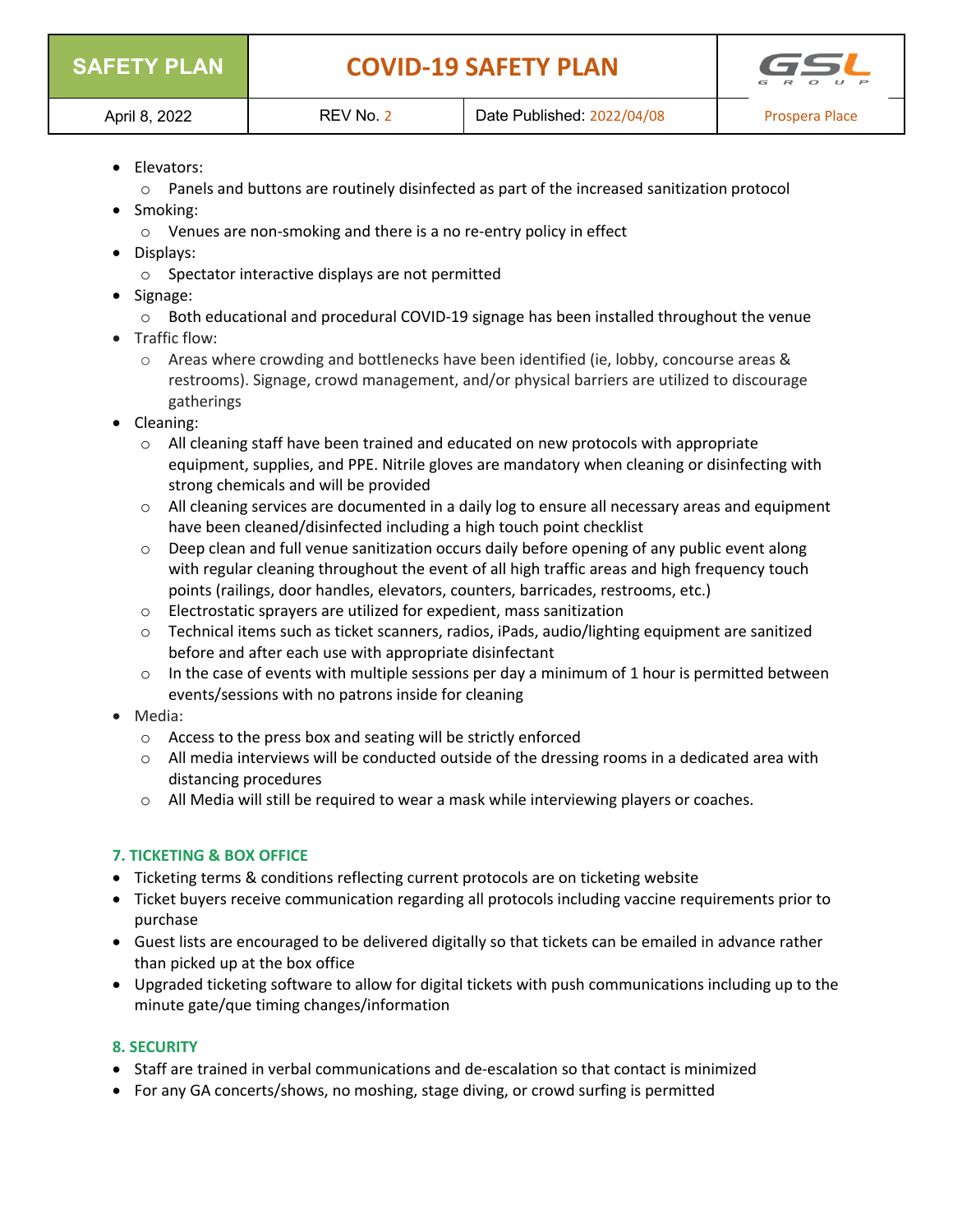| <b>SAFETY PLAN</b> |           | <b>COVID-19 SAFETY PLAN</b> | GSI<br>$\mathbb{R}$<br>$\Omega$<br>$\left  \cdot \right $ |
|--------------------|-----------|-----------------------------|-----------------------------------------------------------|
| April 8, 2022      | REV No. 2 | Date Published: 2022/04/08  | Prospera Place                                            |

- Performers are encouraged to remind patrons that only their full compliance allows the show to go on
- As required, informational and instructional announcements for security measures and traffic flow guidelines are provided via the PA and visual screens
- Ingress:
	- $\circ$  Street/floor lines, stanchions, bike rack, and/or decals are utilized to encourage social distancing parameters for queues as required
	- $\circ$  When deemed necessary we utilize hand wands for metal detection and contactless search

## • Egress:

 $\circ$  Emergency Egress: The goal of maintaining social distancing becomes a distant secondary consideration if there is a clear and imminent danger requiring an emergency evacuation. Even during this pandemic emergency egress plans will reflect that moving patrons away from the most urgent hazard is paramount

## **9. FOOD & BEVERAGE**

- All kitchen employees are trained on pandemic transmission and prevention measures
- All F&B employees wear appropriate PPE as determined by supervisors at all times and wash/sanitize their hands frequently (at minimum every 30 minutes)
- Contact-less payment options are available

## **10. BOOKING & CONTRACTING**

- Limiting backstage artist crew & entourage to only essential personnel
- When possible, elimination of group transportation for artists/crew by a venue designated runner will be implemented to avoid extended exposure to our staff. Adding additional vehicles or using a third-party vendor are options when this is unavoidable
- No in-person (close proximity) M&Gs or autograph sessions permitted
- Companies seeking to rent the venue must prepare and submit a health and safety plan consistent with these guidelines regarding risks particular to their event
- All 3rd party vendor and artist contracts must include event cancellation without penalty in circumstances of "health pandemic" under force majeure
- Artists to provide their own cancellation insurance

#### **11. PRODUCTION**

- High touch equipment such as motor controllers, microphones, mic stands, presentation remotes, and audio/video cable are sanitized frequently with appropriate methods by production staff, and equipment should be dedicated to individual users wherever possible
- Backline must be fully sanitized by production crew in between each set and soundcheck
- Production Drivers/Runners:
	- $\circ$  Drivers are to avoid eating and drinking in the vehicle, disinfect the vehicle after every trip including all hard surfaces, seats, headrests, seatbelts/buckles, and armrests, and ensure no garbage gets left in the vehicle
	- $\circ$  Vehicle capacities are as follows: car = 2pp // minivan (7 seats) = 3pp // van (12 seats) = 6pp // minibus (24 seats) =  $12pp$